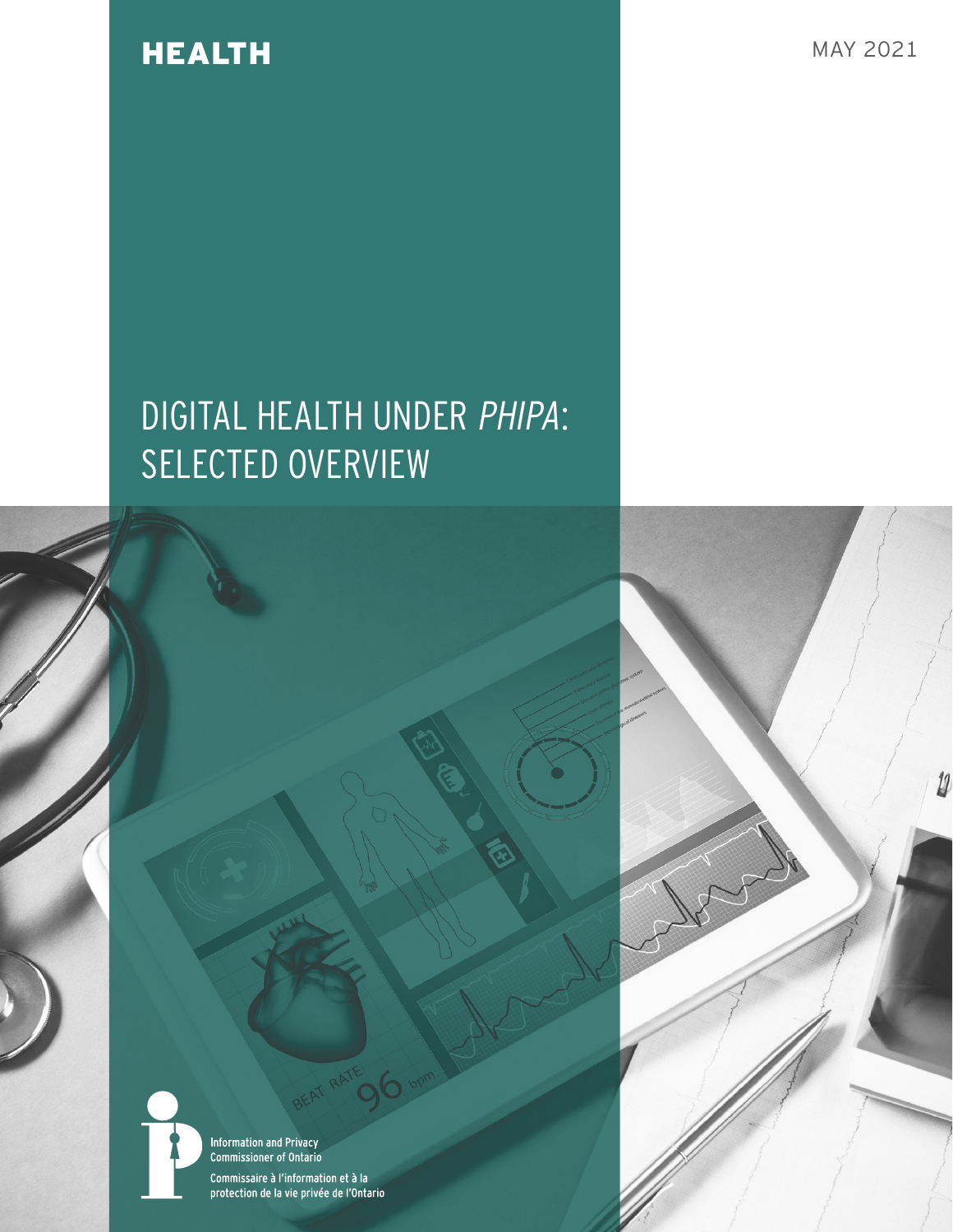#### **Disclaimer:**

This guide by the Office of the Information and Privacy Commissioner of Ontario (IPC) is for informational purposes only and should not be relied upon as a substitute for the legislation itself, or as legal advice. It is intended to enhance understanding of rights and obligations under Ontario's access and privacy laws. It does not bind the IPC's Tribunal that may be called upon to independently investigate and decide upon an individual complaint or appeal based on the specific facts and unique circumstances of a given case. For the most up-to-date version of this guide, visit **[www.ipc.on.ca](https://www.ipc.on.ca/)**.

## Contents

| The Electronic Health Record1              |  |
|--------------------------------------------|--|
| Interoperability of digital health assets8 |  |
| Electronic audit logs10                    |  |

| Consumer electronic service providers 11 |  |
|------------------------------------------|--|
| Access to records in electronic format11 |  |
|                                          |  |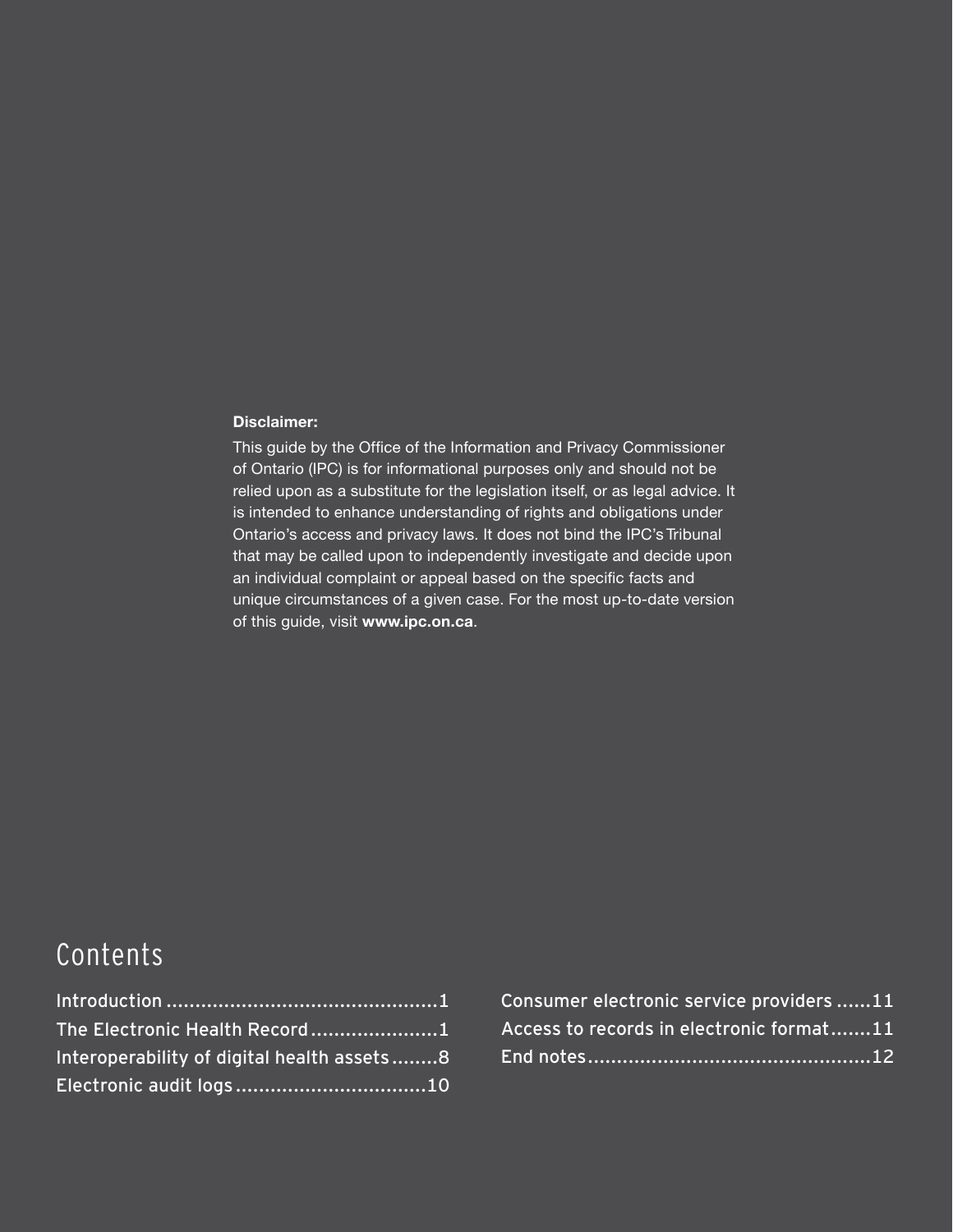## <span id="page-2-0"></span>Introduction

Ontario's health privacy law, the *Personal Health Information Protection Act (PHIPA)*, governs how health information custodians (custodians) collect, use, disclose, retain, transfer, and dispose of personal health information. Since its inception, *PHIPA* has applied to personal health information in any form or medium that is in the custody or control of custodians.<sup>1</sup>

From time to time, *PHIPA* is amended to reflect changes in how health care is delivered. More and more, the delivery of health care relies on personal health information of individuals that is collected, stored, and accessed through electronic means by and between custodians. This guide provides custodians with an overview of various *PHIPA* provisions that have been adopted since February 2020 (some of which may not yet be in force) and that relate specifically to personal health information in digital format. They include:

- The Electronic Health Record
- Interoperability of digital health assets
- Electronic audit logs
- Consumer electronic service providers
- Access to records in electronic format

## The Electronic Health Record

*PHIPA*'s Part V.1 came into force on October 1, 2020. It governs a distinct record of digital personal health information known as the shared provincial electronic health record (EHR). This province-wide EHR is different from local electronic medical records or regional hospital information systems of custodians. Multiple custodians can contribute information to, and collect information from, the EHR, with no single custodian having custody or control of all of the information in the EHR.

Under Part V.1, the EHR is the electronic systems developed and maintained by the prescribed organization to enable custodians to collect, use, and disclose personal health information [s. 55.1(1)].<sup>2</sup> Ontario Health is the prescribed organization that, among other things, ensures the proper functioning of the EHR [s. 55.2(2)]. As such, Ontario Health has the power and duty to develop and maintain the EHR and is subject to the oversight mechanisms in Part V.1 [s. 55.2(1)].

This section of the guide summarizes the EHR-related responsibilities of custodians, Ontario Health and others under Part V.1 of *PHIPA*.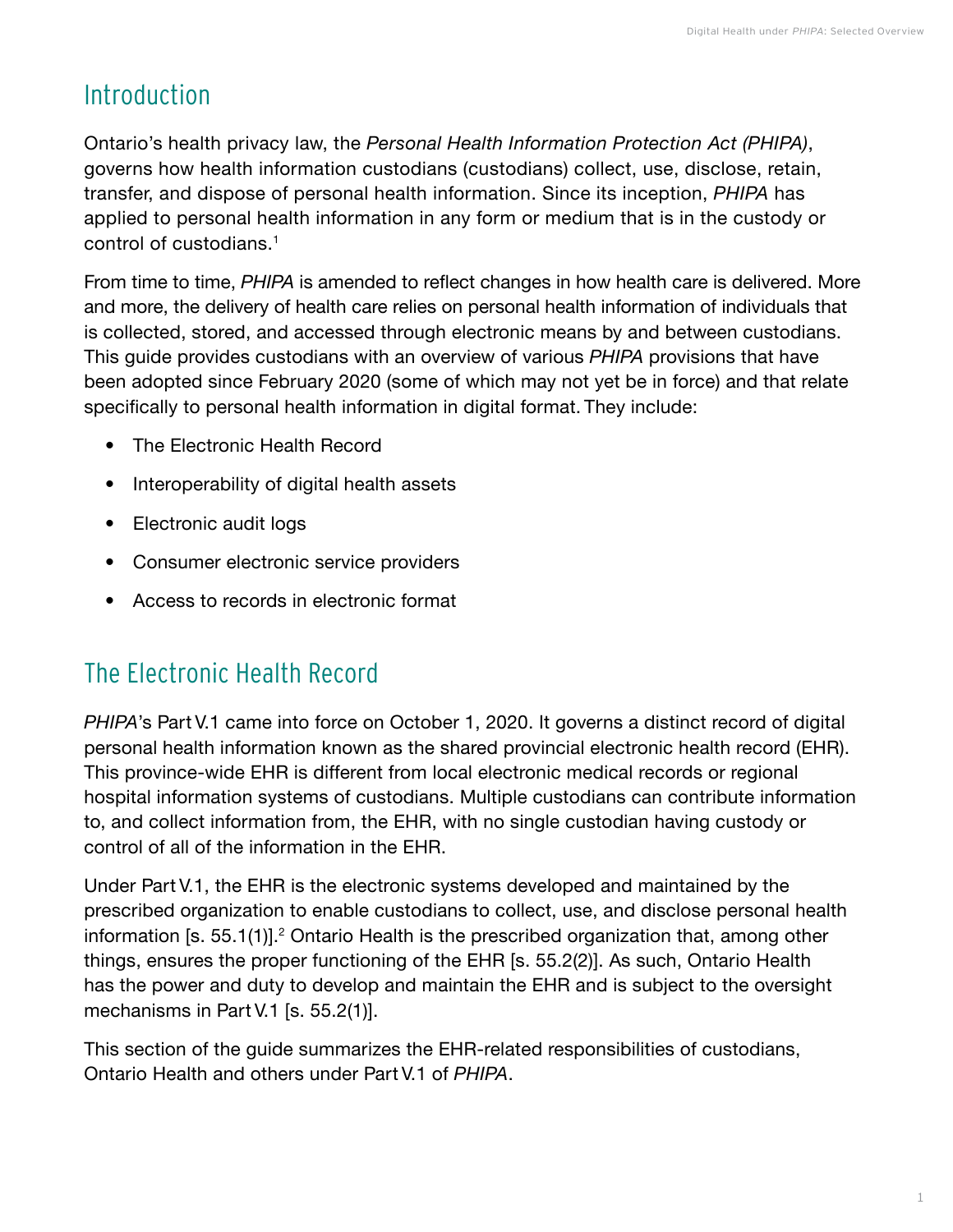### 1) Collection, use, and disclosure by custodians

Given the unique EHR context, special definitions of collection, use, and disclosure by custodians apply [s. 55.1(2)]. For example, an individual first visits hospital A that contributes information about the individual to the EHR. The individual later visits hospital B that looks at the individual's record in the EHR. In this case:

- Hospital B *collects* personal health information the first time it views, handles, or deals with the information that was contributed to the EHR by hospital A [s. 55.1(2)(1)(i)].
- Hospital B *uses* personal health information any subsequent time it views, handles, or deals with the information that was contributed to the EHR by hospital A [s. 55.1 $(2)(1)(ii)$ ].<sup>3</sup>
- Hospital A *discloses* personal health information only when hospital B collects the information from the EHR — *not* when hospital A first contributes the information to the EHR [s. 55.1(2)(3)].

Providing the information to Ontario Health for the purpose of contributing to the EHR is not considered to be a disclosure to  $-$  or a collection by  $-$  Ontario Health [s. 55.1(3)].

A custodian may collect an individual's personal health information by means of the EHR only for the purpose of providing or assisting in the delivery of health care to the individual, or if the custodian reasonably believes collection is necessary to eliminate or reduce a significant risk of serious bodily harm to the individual or others [s. 55.5(1)].

If a custodian has collected personal health information from the EHR for the purpose of providing or assisting in the delivery of health care to the individual, the custodian can then use or disclose the information for any purpose permitted or required by *PHIPA* [s. 55.5(4)]. If a custodian has collected personal health information from the EHR for the purpose of eliminating or reducing a significant risk of serious bodily harm, the custodian may only use or disclose the information for that purpose [s. 55.5(5)].

## 2) Consent directives

#### **Withholding or withdrawing consent**

Individuals cannot opt out of having their personal health information included in the EHR, but they have the right to make a consent directive. A consent directive occurs when an individual withholds or withdraws, in whole or in part, $4$  their consent to the collection, use, and disclosure of their personal health information by a custodian for health care purposes [s. 55.6(1)]. Individuals may also withdraw or modify their consent directives [s. 55.6(3)].

Ontario Health is responsible for implementing consent directives with respect to personal health information in the EHR [s. 55.6(2)]. For example, Ontario Health is responsible for notifying a custodian if information being sought by the custodian is subject to a consent directive [s. 55.6(7)]. Ontario Health is also responsible for ensuring that consent directives made before October 1, 2020, continue to be in place [O. Reg. 329/04, s. 18.5(1)].<sup>5</sup>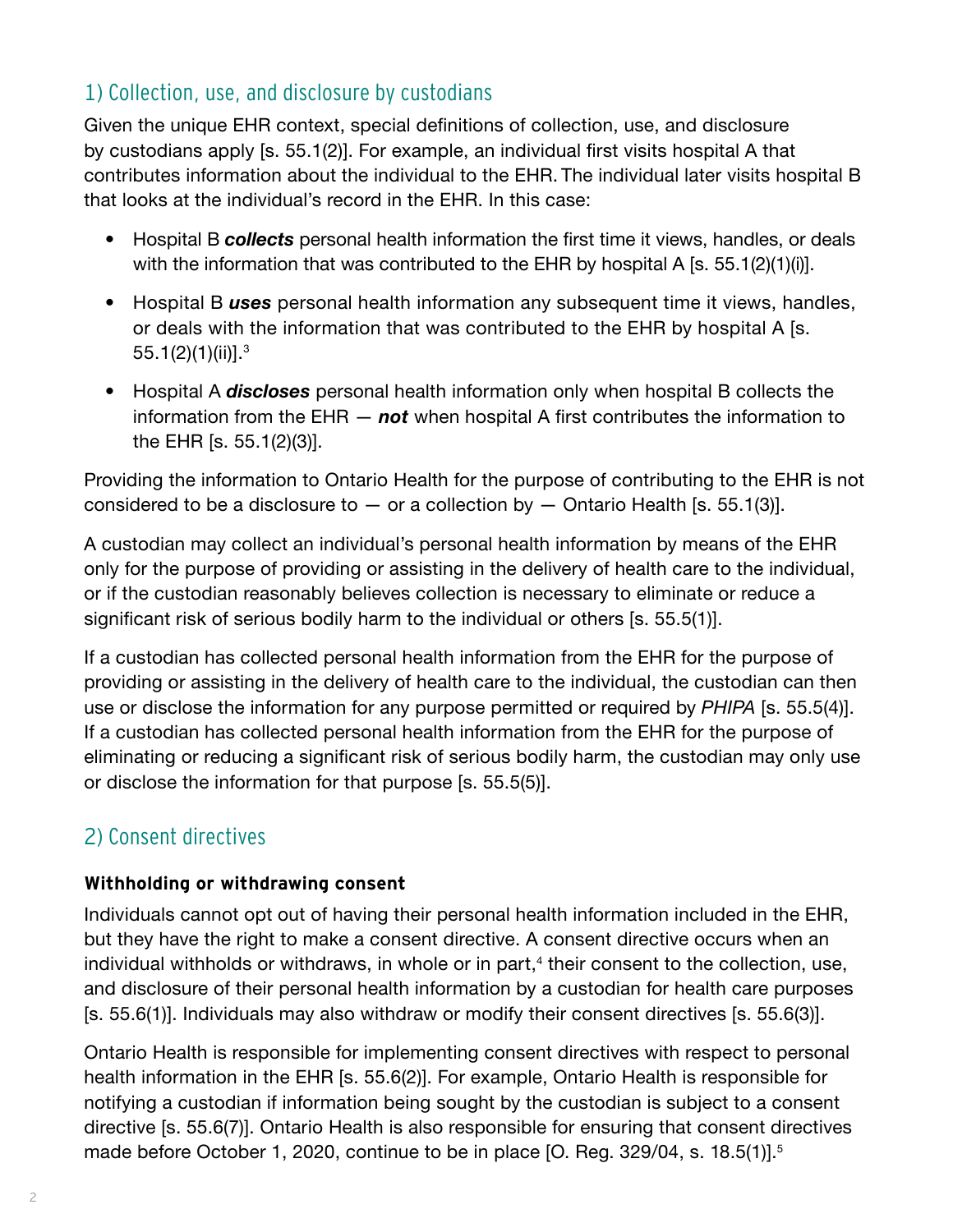#### **Restrictions**

A consent directive cannot apply to basic demographic information such as the individual's name, date of birth, or Ontario health card number [O. Reg. 329/04, s. 18.4(4)]. Additionally, despite any consent directive, Ontario Health can utilize personal health information in the EHR to provide alerts to custodians about potentially harmful medication interactions, as long as the alerts do not reveal the substance of the personal health information that is subject to the consent directive [s. 55.8].

#### **Consent overrides**

In certain circumstances, custodians are permitted to collect personal health information from the EHR despite a consent directive. This is known as a consent override [s. 55.7]. Consent overrides are permitted when:

- the individual gives express consent for the custodian to collect their personal health information despite a consent directive indicating otherwise [s. 55.7(1)];
- the custodian seeking to collect personal health information that is the subject of a consent directive reasonably believes that it is necessary for eliminating or reducing a significant risk of serious bodily harm to the individual *and* it is not reasonably possible to get the individual's timely consent [s. 55.7(2)]; or
- the custodian seeking to collect personal health information that is the subject of a consent directive reasonably believes that it is necessary for eliminating or reducing a significant risk of serious bodily harm to another person or group of persons [s. 55.7(3)].

In each of these three circumstances, the custodian collecting the personal health information from the EHR may only use or disclose it for the purpose for which it is being collected [s. 55.7(4)].

Ontario Health must audit and monitor every instance in which a consent override takes place [s. 55.7(5)].

### **Notifications**

When a consent override occurs, two notifications must happen:

- Ontario Health must immediately notify the custodian that collected the information from the EHR despite the consent directive [s. 55.7(6)]. This notification to the custodian is required because it may have been an agent of the custodian, not the custodian itself, that collected the information.
- The custodian that collected the information from the EHR despite the consent directive must notify the individual who made the consent directive at the first reasonable opportunity [s. 55.7(7)(a)].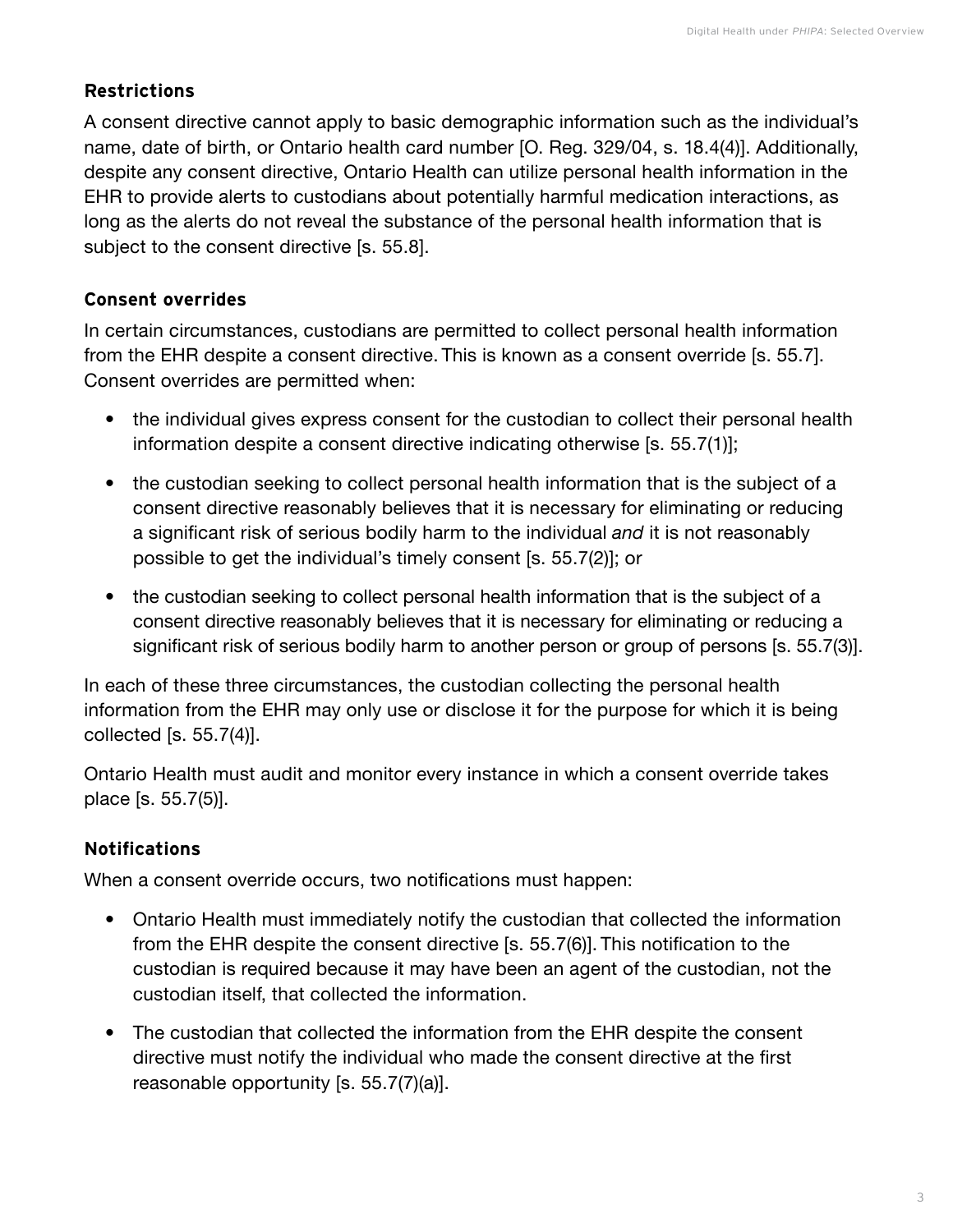There is an additional notice requirement if the consent override occurred to eliminate or reduce a significant risk of bodily harm to another person or group of persons:

• The custodian that collected the information from the EHR despite the consent directive must also notify the IPC at the first reasonable opportunity [s. 55.7(7)(b)].

In providing this notice to the IPC, the custodian must not include identifying information about the individual or the person or group of persons at risk of harm [s. 55.7(7)(b)]. Similarly, in providing notice to the individual of a consent override for the purpose of eliminating or reducing a significant risk of bodily harm to another person or group of persons, the custodian must not include identifying information about the person or group of persons at risk of harm [s. 55.7(8)].

Additional requirements relating to the content of notifications of consent overrides are set out in the regulations to *PHIPA* [O. Reg. 329/04, ss. 18.6, 18.7, and 18.8].

### 3) Privacy breaches

*PHIPA* imposes a general duty on custodians to protect personal health information against privacy breaches,<sup>6</sup> and to notify individuals (and, in some circumstances, the IPC) if a privacy breach occurs [s. 12]. For more information on responding to health privacy breaches, see the IPC's **[Responding to a Health Privacy Breach: Guidelines for the Health Sector](https://www.ipc.on.ca/wp-content/uploads/2018/10/health-privacy-breach-guidelines.pdf)**.

If personal health information is collected without authority in the particular context of the EHR:

- The custodian responsible for the unauthorized collection must notify the individual and inform them of their right to complain to the IPC [s. 55.5(7)(a)].
- In certain circumstances, which are set out in the regulations, the same custodian must also notify the IPC [s.  $55.5(7)(b)$ ].<sup>7</sup>
- The same custodian must include, in its annual reporting of privacy breach statistics to the IPC, the number of times personal health information was collected by the custodian by means of the EHR without authority [O. Reg. 329/04, s. 6.4(1)(5)]. For more information on annual reporting, see the IPC's **[Annual Reporting of Privacy](https://www.ipc.on.ca/wp-content/uploads/2017/11/annual-breach-statistics-rptg.pdf)  [Breach Statistics to the Commissioner: Requirements for the Health Sector](https://www.ipc.on.ca/wp-content/uploads/2017/11/annual-breach-statistics-rptg.pdf)**. 8

For Ontario Health's part, if personal health information is stolen or lost, or if it is collected, used, or disclosed without authority, Ontario Health must notify at the first reasonable opportunity any custodian that provided that information to Ontario Health [s. 55.3(11)]. Ontario Health must also immediately notify the IPC if Ontario Health (or someone acting on its behalf) views, handles, deals with, makes available, or releases personal health information in the EHR other than in accordance with *PHIPA* or its regulations [s. 55.3(15)].

Part V.1 provides some protection from liability for custodians that, acting in good faith, contributed personal health information to the EHR. Such custodians are not liable for damages if Ontario Health or those acting on its behalf view, handle, or otherwise deal with personal health information in the EHR in an unauthorized manner or if any other custodian collects information in the EHR in an unauthorized manner [s. 55.13].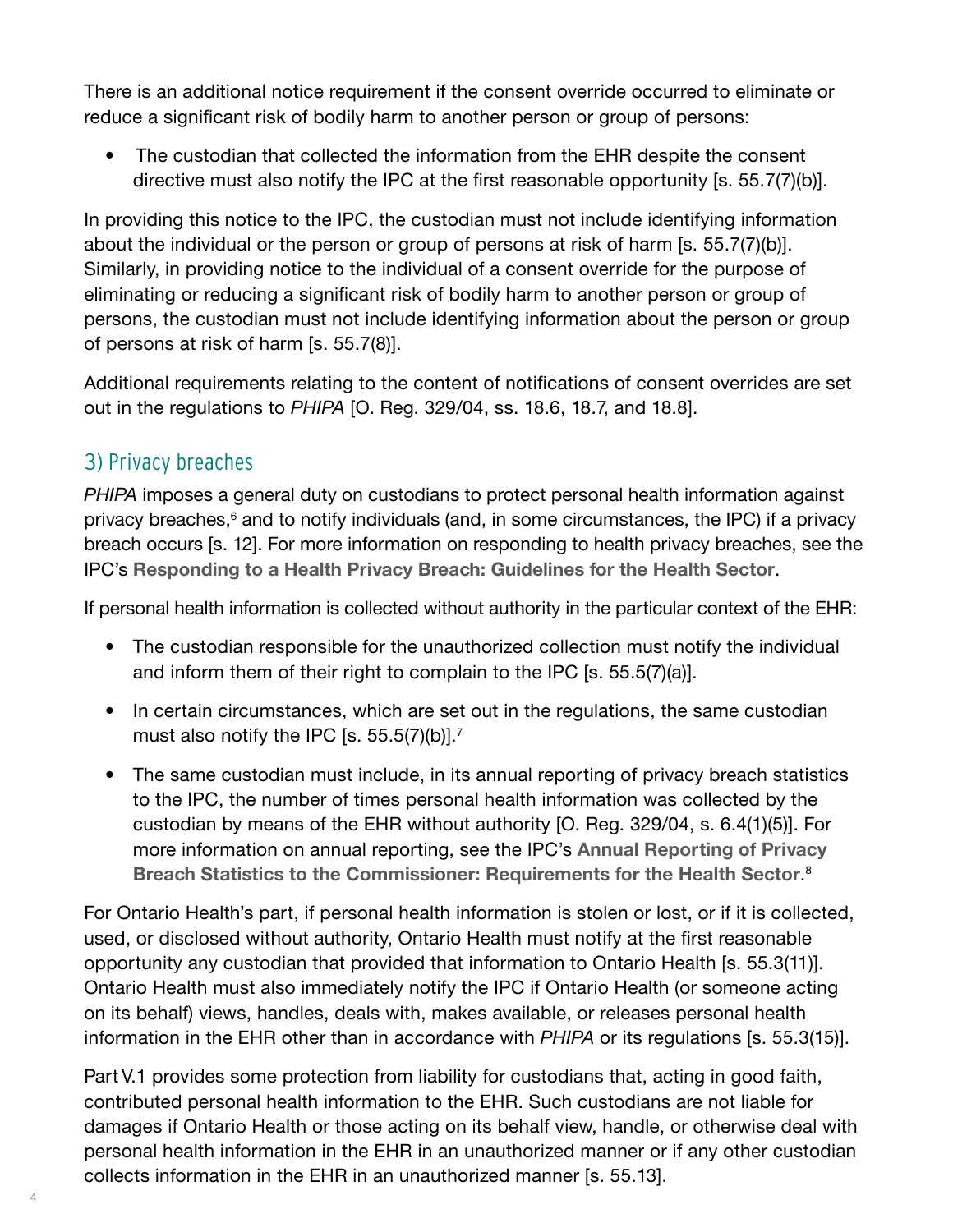## 4) Responsibilities of Ontario Health as the prescribed organization

Ontario Health's major functions with respect to the EHR include:

- managing and integrating the personal health information it receives from custodians
- ensuring the proper functioning of the EHR
- ensuring the accuracy and quality of the information in the EHR
- analyzing information in the EHR in order to provide alerts and reminders to custodians for use in the provision of health care [s. 55.2(2)]

Part V.1 also contains specific requirements Ontario Health must meet as it develops and maintains the EHR.

### **Transparency**

Ontario Health must make available to the public, and each custodian contributing personal health information to the EHR, a plain language description of the EHR, including a general description of the administrative, technical, and physical safeguards in place to protect personal health information [s. 55.3(3)(i)]. Ontario Health must also make its EHR-related directives, guidelines, or policies available to the public and custodians [s. 55.3(3)(ii)].9

#### **Logging, auditing, and monitoring**

Ontario Health must log, audit, and monitor instances where personal health information in the EHR is viewed, handled, or otherwise dealt with [s.  $55.3(4)(i)$ ].<sup>10</sup> Ontario Health must also log, audit, and monitor instances where consent directives are made, withdrawn, modified, or overridden [s. 55.3(5) and (6)].

If a custodian requires these logs to audit and monitor its own compliance with *PHIPA* and requests these logs, Ontario Health must provide them to the custodian [s. 55.3(9)].

#### **Privacy and security assessments**

For each system retrieving, processing, or integrating personal health information in the EHR, Ontario Health must perform an assessment of threats, vulnerabilities, and risks to the security and integrity of the personal health information and how the system may affect the privacy of individuals [s. 55.3(10)]. Ontario Health must make the results of these assessments available to custodians that have contributed personal health information to the EHR to which these assessments relate [s. 55.3(12)(i)]. Ontario Health must also provide a summary of the results to the public [s. 55.3(12)(ii)].

#### **Individuals' access and correction requests**

Ontario Health must have in place and comply with practices and procedures approved by the Minister of Health for responding to requests by individuals to access or correct their records of personal health information in the EHR [s. 55.3(18)]. The specific provisions in *PHIPA* about access and correction as they relate to Ontario Health and the EHR have not yet been proclaimed into force [s. 51(5) and (6)].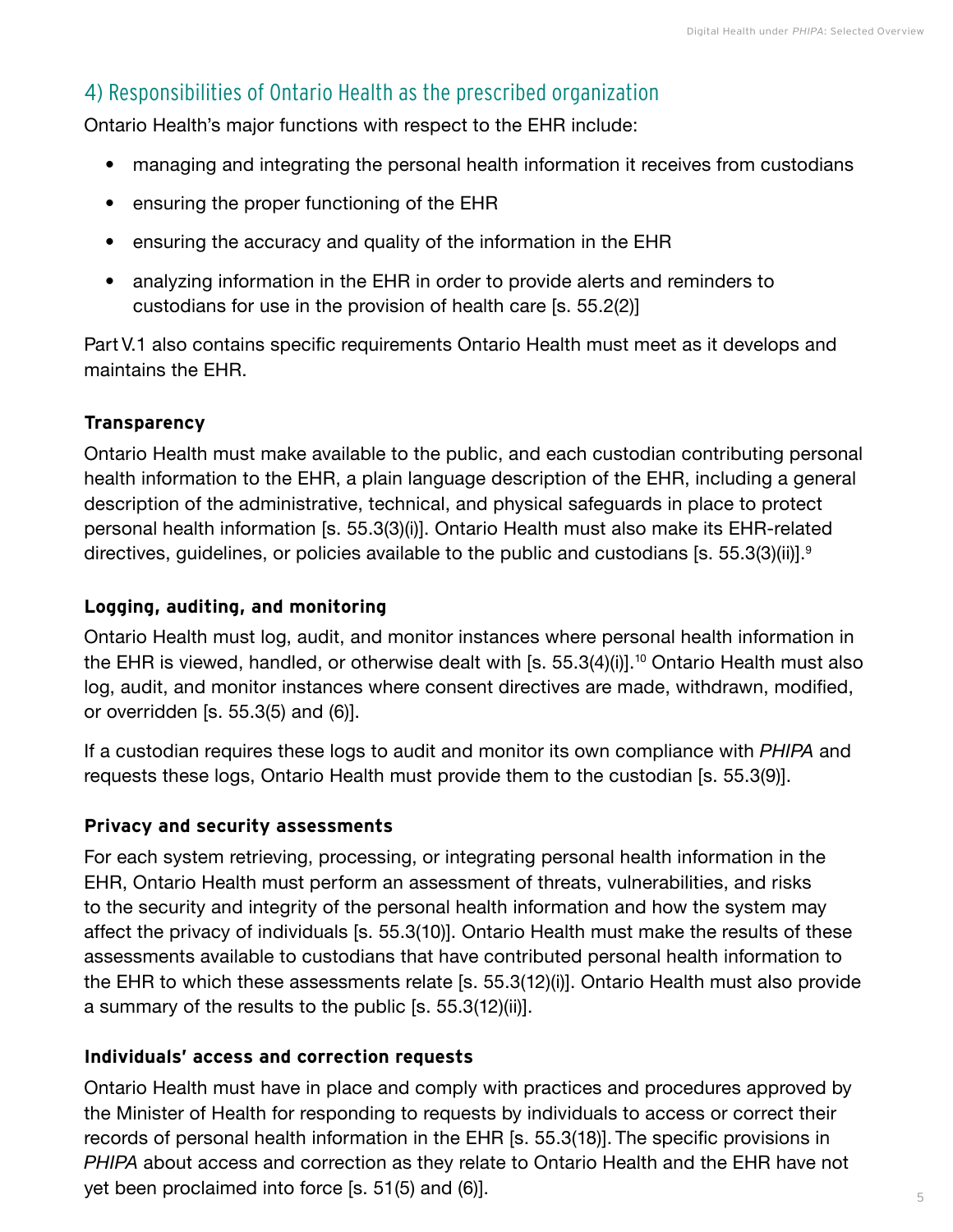## 5) Oversight of Ontario Health

Ontario Health must comply with any directives from the Minister of Health [s. 55.4(1)].

An advisory committee will be established with the role of making recommendations to the Minister of Health concerning:

- Ontario Health's practices and procedures including administrative, technical, and physical safeguards — to protect the privacy of the individuals whose personal health information it receives and to maintain the confidentiality of the information [s. 55.11(1)  $(a)$  and  $(c)$ ]
- Ontario Health's practices and procedures to respond to access or correction requests [s. 55.11(1)(b)]
- Privacy breach notice obligations and Ontario Health's role in assisting custodians in fulfilling their notice obligations to individuals [s. 55.11(1)(d) and (e)]
- Anything that Part V.1 of *PHIPA* or its regulations refer to as capable of being the subject of a recommendation of the advisory committee [s. 55.11(1)(f)]
- Any other matter the Minister of Health refers to the advisory committee [s. 55.11(1)(g)]

Ontario Health must have practices and procedures in place for protecting the privacy of the individuals whose personal health information it receives and for maintaining the confidentiality of the information [s. 55.3(14)].

The IPC is responsible for reviewing (and approving, at its discretion) Ontario Health's practices and procedures within one year of Part V.1 coming in force and every three years thereafter [s. 55.3(14) and s. 55.12].

At any time, the IPC can request to view the logs that Ontario Health is required to keep under Part V.1 [s. 55.3(8)].<sup>11</sup> Ontario Health must also submit to the IPC, at least on an annual basis, a report about consent overrides that have occurred since the last report [s. 55.3(16)].

The IPC must be consulted on directives made by the Minister of Health to Ontario Health regarding the EHR [s. 55.4(2)].

Finally, the IPC can receive complaints relating to any provision of *PHIPA* and its regulations, including complaints relating to the EHR [s. 56].

### 6) Providing certain entities to access personal health information in the EHR

There are a number of provisions in Part V.1 of *PHIPA* that allow certain entities to access personal health information in the EHR for specific purposes.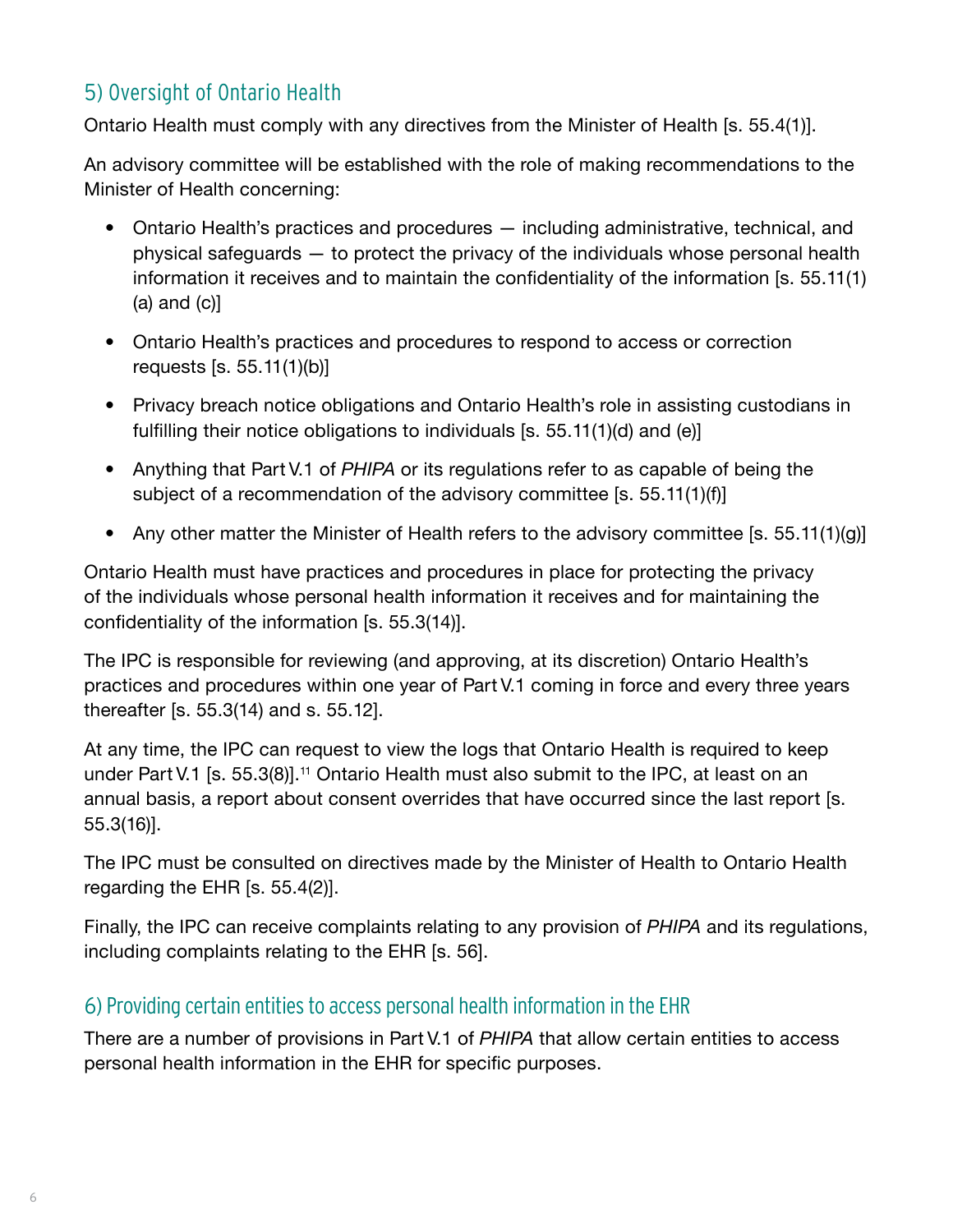#### **The Ministry of Health's data integration unit**

Part III.1 of the *[Freedom of Information and Protection of Privacy Act](https://www.ontario.ca/laws/statute/90f31) (FIPPA)* contains a framework that permits designated units, including "ministry data integration units," to collect and combine personal information from different sources for the purposes of analysis of government programs and services and the management of resources. The Ontario Ministry of Health's Capacity Planning and Analytics Division is designated as a ministry data integration unit [O. Reg. 366/19, s. 2(4)]. This unit may collect personal health information from the EHR for the purposes of, and in accordance with the requirements set out in, *FIPPA*'s data integration framework [s. 55.9].

#### **Coroners**

Ontario Health may provide personal health information in the EHR to a coroner for an investigation conducted under the *[Coroners Act](https://www.ontario.ca/laws/statute/90c37)* [s. 55.9.1(1)]. In such circumstances, the coroner and Ontario Health would be obligated to comply with specific requirements set out in the regulations to *PHIPA* [O. Reg. 329/04, ss. 18.10 and 18.11].

#### **Medical officers of health**

The Chief Medical Officer of Health for the province of Ontario, as well as the medical officers of each public health unit in Ontario, may collect personal health information from the EHR for the purposes of administering the *[Health Protection and Promotion Act](https://www.ontario.ca/laws/statute/90h07)* or the *[Immunization of School Pupils Act](https://www.ontario.ca/laws/statute/90i01)* [s. 55.9.1(2)].

#### **As directed by the Minister of Health for purposes other than health care**

The Minister of Health may direct the disclosure of personal health information in the EHR to:

- prescribed persons to compile or maintain a registry to facilitate or improve health care or that relates to the storage or donation of body parts or bodily substances<sup>12</sup>
- prescribed entities to analyze or compile statistics in planning and managing the health care system $13$
- certain public health authorities for purposes of the *[Health Protection and Promotion](https://www.ontario.ca/laws/statute/90h07)  [Act](https://www.ontario.ca/laws/statute/90h07)* or the *[Immunization of School Pupils Act](https://www.ontario.ca/laws/statute/90i01)* and to similar public health authorities federally, in other provinces or territories, or internationally for a purpose that is substantially similar to a purpose of one of those acts
- Public Health Ontario for purposes of the *[Ontario Agency for Health Protection and](https://www.ontario.ca/laws/statute/07o10)  [Promotion Act, 2007](https://www.ontario.ca/laws/statute/07o10)*
- a researcher conducting research in compliance with *PHIPA* [s. 55.10(1)]

In issuing such directives, the Minister of Health must not:

• direct the disclosure of personal health information in the EHR if other information will serve the same purpose [s. 55.10(5)]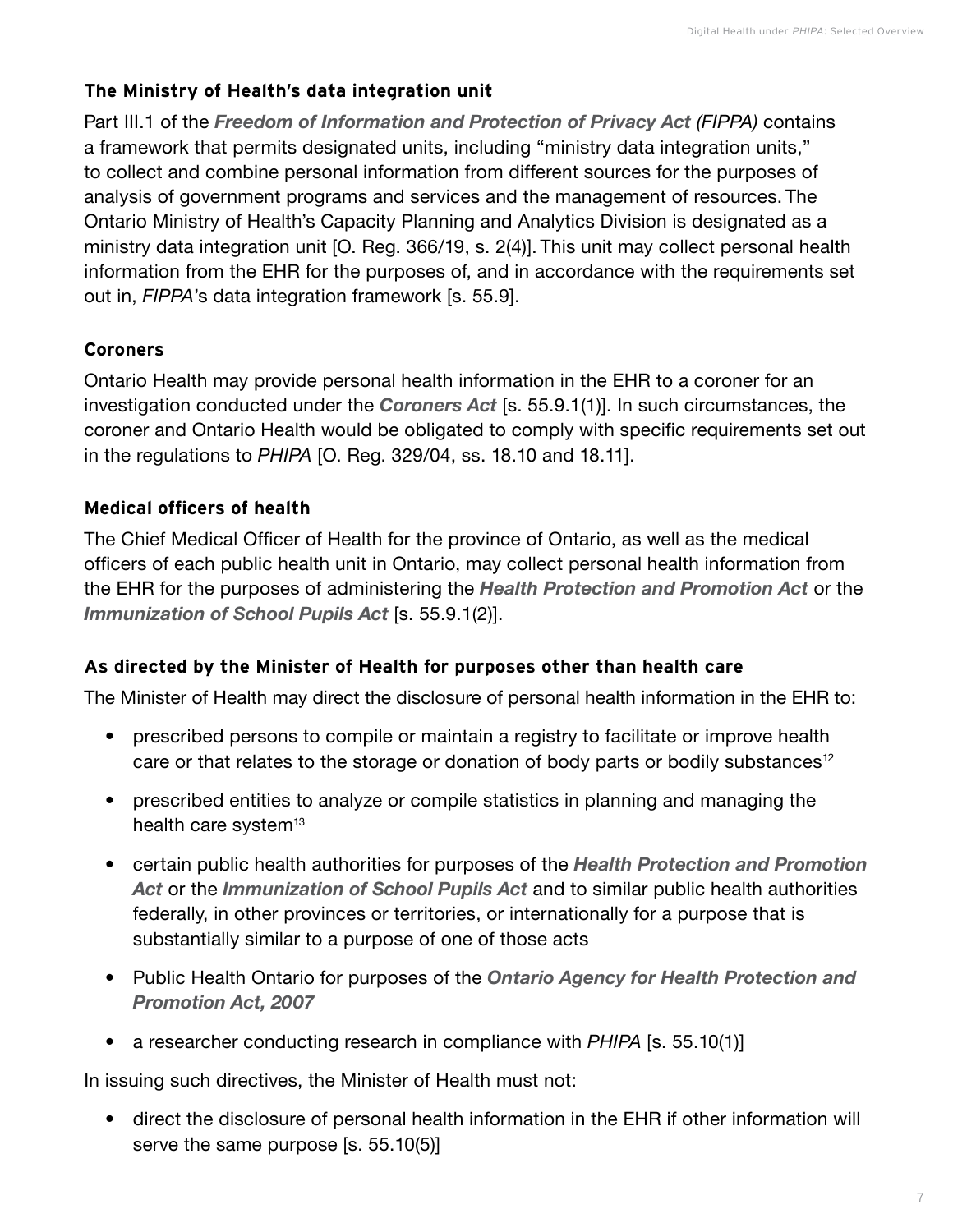<span id="page-9-0"></span>• direct the disclosure of more personal health information than is reasonably necessary to meet the purpose of the disclosure [s. 55.10(6)]

The minister must also consult with the advisory committee prior to directing any of these disclosures [s. 55.10(1)(c)].

## Interoperability of digital health assets

The exchange of information between the various electronic systems of different custodians is important for delivering health care in an efficient, integrated manner. In addition to amendments to address the EHR, *PHIPA* was recently amended to allow regulations to be made governing interoperability between the individual electronic systems of custodians [s. 73(1)(n.5)]. These regulations came into force on January 1, 2021 [O. Reg. 329/04, ss. 26 - 34].

Under these regulations, Ontario Health<sup> $14$ </sup> is responsible for specifying the ways in which "digital health assets" of custodians must be interoperable with one another [O. Reg. 329/04, s. 27(1)]. A digital health asset is a product or service that is selected, developed, or used by a custodian and enables them to use electronic means to collect, use, modify, disclose, transmit, retain, or dispose of personal health information to provide health care or assist in the delivery of health care [O. Reg. 329/04, s. 26]

An interoperability specification may include (but is not limited to) a requirement related to:

- the content of data or a common data set for electronic data
- the format or structure of messages exchanged between digital health assets
- the migration, translation, or mapping of data from one digital health asset to another
- terminology, including vocabulary, code sets, or classification systems
- privacy or security [O. Reg. 329/04, s. 26]

An interoperability specification must describe certain prescribed elements such as the names or classes of custodians or the types of digital health assets to which it applies, the date it becomes effective, and any applicable exemptions [O. Reg. 329/04, s. 28(2)].

An interoperability specification may be either general or specific in its application and may be limited to a custodian's selection, development, or use of particular digital health assets or classes of digital health assets [O. Reg. 329/04, s. 28(1)].

## 1) Minister of Health

The Minister of Health reviews and approves interoperability specifications and may direct Ontario Health to establish or amend interoperability specifications [O. Reg. 329/04, s. 27(3)].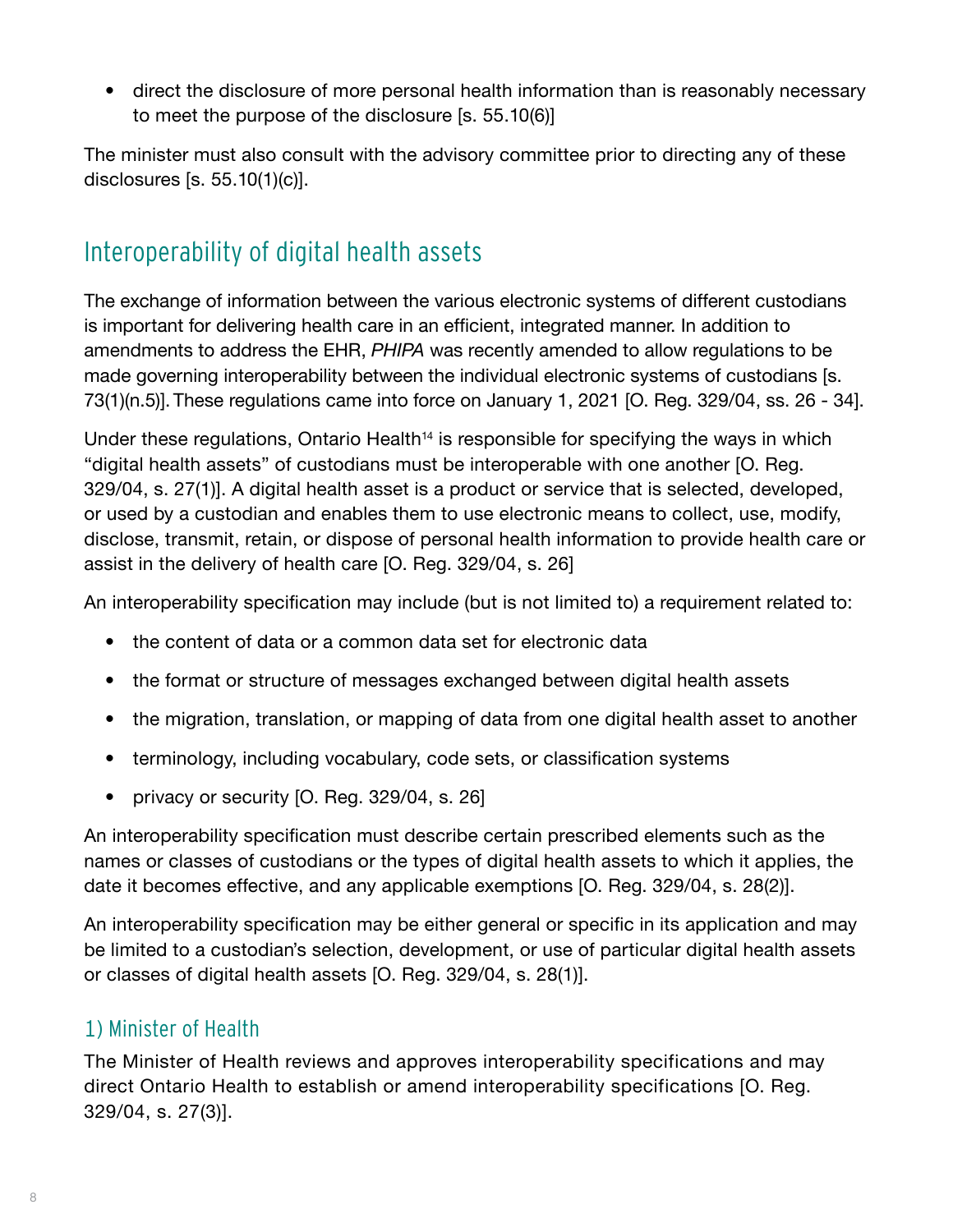The Minister of Health must consult with Ontario Health before issuing a direction to establish or amend particular interoperability specifications in respect of certain matters [O. Reg. 329/04, s. 27(4)].

Interoperability specifications do not take effect unless they have been approved by the Minister of Health [O. Reg. 329/04, s. 27(1)].

### 2) Ontario Health

Ontario Health establishes, maintains, and amends interoperability specifications in consultation with any stakeholder(s) it considers appropriate [O. Reg. 329/04, s. 27(1) and (2)]. Ontario Health may be directed to establish or amend interoperability specifications by the Minister of Health [O. Reg. 329/04, s. 27(3)]. If the minister issues such direction, Ontario Health must comply [O. Reg. 329/04, s. 27(5)].

Ontario Health must:

- make the interoperability specifications public [O. Reg. 329/04, s. 29]
- establish a process for certifying digital health assets that are compliant with the interoperability specifications and make a list of certified digital health assets public [O. Reg. 329/04, s. 31]
- monitor custodians' compliance with the requirement to ensure that their selection, development, or use of digital health assets complies with applicable interoperability specifications [O. Reg. 329/04, s. 33]15

Ontario Health may make a complaint to the IPC where there are reasonable grounds to believe that a custodian has selected, developed, or used a digital health asset that does not comply with an interoperability specification, or is about to do so [O. Reg. 329/04, s. 34].

## 3) Custodians

Custodians must ensure that every digital health asset they select, develop, or use complies with applicable interoperability specifications [O. Reg. 329/04, s. 30(1)]. However, selecting, developing, or using a compliant digital health asset does not relieve a custodian of its obligation to comply with other provisions of *PHIPA* and its regulations [O. Reg. 329/04, s. 30(2)].

Custodians should be aware of the interoperability specifications that are in effect and which digital health assets have been certified as being compliant with the interoperability specifications. The specifications may be amended from time to time.

Custodians must cooperate with Ontario Health in monitoring compliance with applicable specifications [O. Reg. 329/04, s. 33(2)]. Custodians must also provide reports to Ontario Health upon request on their compliance with the requirement to select, develop, or use digital health assets that comply with the applicable specifications [O. Reg. 329/04, s. 32]. Information, records, and reports provided by custodians to Ontario Health must not include personal health information [O. Reg. 329/04, ss. 32(3) and 33(3)].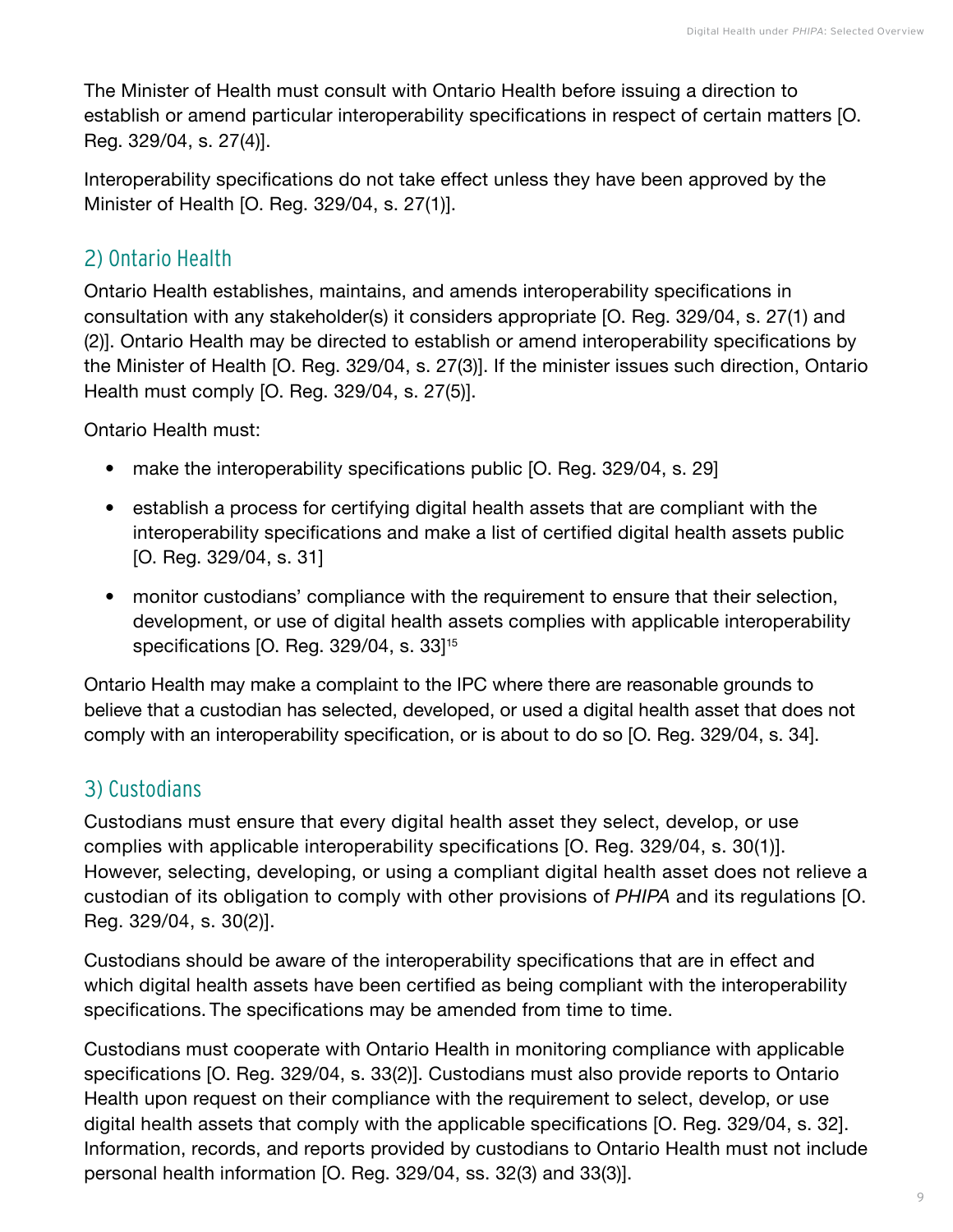## <span id="page-11-0"></span>4) The IPC

When establishing or amending an interoperability specification relating to the confidentiality of personal health information, the privacy of individuals, or the rights of individuals to access or correct records of their personal health information, Ontario Health must consult with, and consider any recommendations made by, the IPC [O. Reg. 329/04, s. 27(6)].

The IPC may receive complaints (including from Ontario Health) about non-compliance with the interoperability specifications [s. 56; O. Reg. 329/04, s. 34].

## Electronic audit logs

As the IPC has stated in its guidance on **[Detecting and Deterring Unauthorized Access](https://www.ipc.on.ca/wp-content/uploads/Resources/Detect_Deter.pdf)  [to Personal Health Information](https://www.ipc.on.ca/wp-content/uploads/Resources/Detect_Deter.pdf)**, the logging, auditing, and monitoring of all accesses to electronic records of personal health information is important to protect the privacy of individuals and the confidentiality of their personal health information. This flows from a custodian's obligation to protect personal health information from, among other things, theft, loss, and unauthorized use and disclosure.

*PHIPA* now contains a section (not yet in force) that specifically requires custodians that use electronic means to collect, use, disclose, modify, retain, or dispose of personal health information to maintain an electronic audit log, subject to any prescribed exceptions [s. 10.1]. This log must audit and monitor every instance in which an electronic record of personal health information is viewed, handled, modified, or otherwise dealt with [s. 10.1(4)].

The electronic audit log must include:

- the type of personal health information viewed, handled, modified, or dealt with
- the date and time the information was viewed, handled, modified, or dealt with
- the identity of all persons who viewed, handled, modified, or dealt with the personal health information
- the identity of the individual to whom the personal health information relates
- any other information that may be required by the regulations [ss. 10.1(4)(a) to (e)]

At any time, the IPC may request a copy of the electronic audit log that the custodian must provide, even if it contains personal health information [s. 10.1(2) and (3)].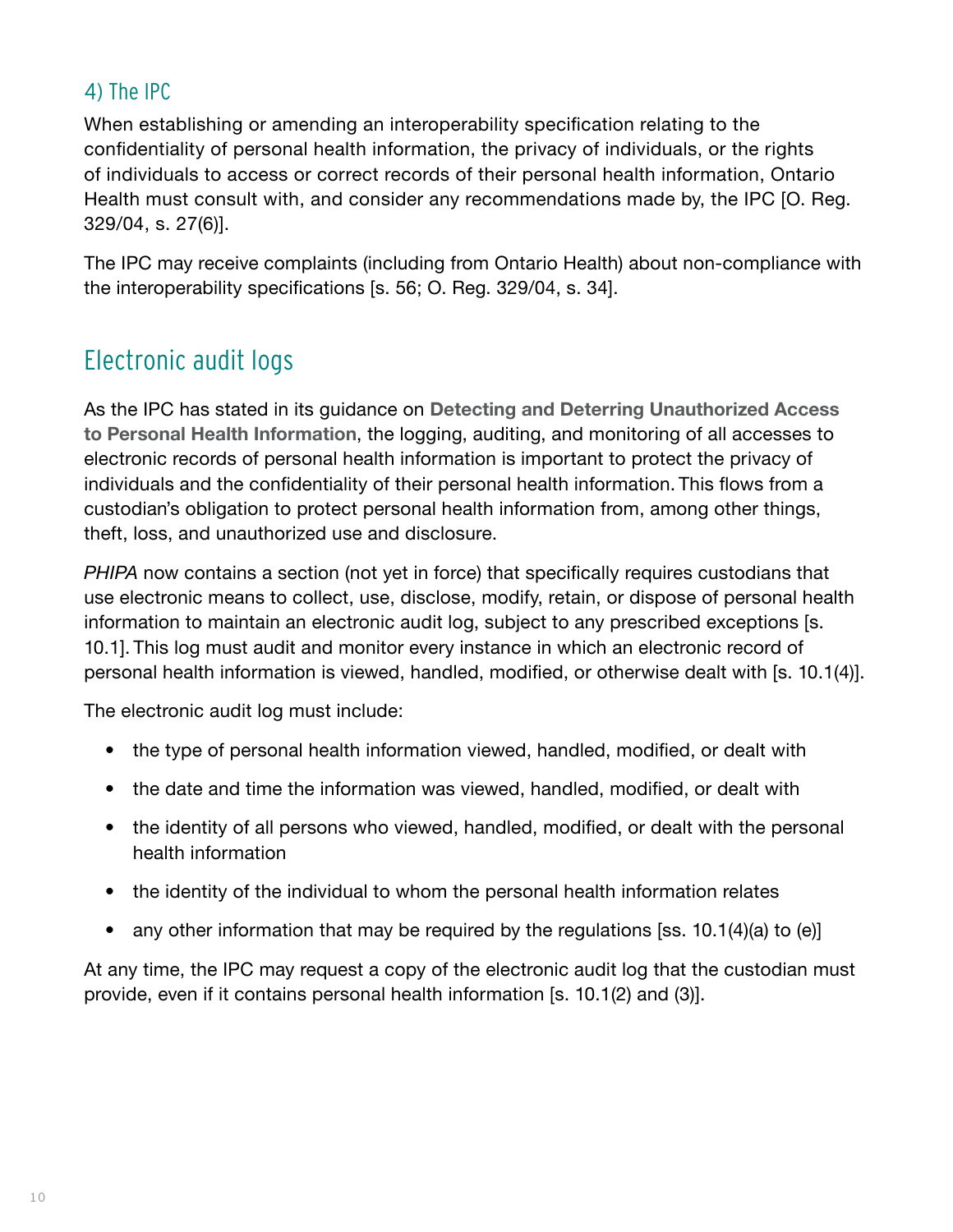## <span id="page-12-0"></span>Consumer electronic service providers

*PHIPA* contains provisions (not yet in force) governing "consumer electronic service providers" [s. 54.1]. A consumer electronic service provider delivers electronic services to individuals at their request, primarily for the purpose of allowing those individuals to access, use, disclose, modify, maintain, or otherwise manage their records of personal health information or other prescribed purposes [s. 54.1(1)]. For example, an individual might use a smartphone app to store information about their blood sugar levels or to view their laboratory test results.

Regulations may be made under *PHIPA*16 governing the services of consumer electronic service providers [s. 73(1)(m.1)]. For example, regulations may be made about their collection, use, and disclosure of personal health information, the use of their services by custodians and individuals, and the rights of individuals with regard to their services. The consumer electronic service provider may, if authorized by the individual, collect and use the individual's Ontario health card number — in accordance with any rules to be set out in the regulations — in order to verify the individual's identity or for any other prescribed purpose [s. 54.1(3)].

A custodian providing personal health information to a consumer electronic service provider must comply with any applicable requirements or procedures contained in the regulations [s. 54.1(4)]. If a custodian receives an individual's access request from a consumer electronic service provider, the custodian is not obligated to provide personal health information to the consumer electronic service provider in response [s. 54.1(5)].

The IPC's order-making powers include the power to require a custodian or class of custodians to stop providing personal health information to a consumer electronic service provider [s. 61(1)(f.1)].

## Access to records in electronic format

Individuals have the right to access their records of personal health information in the custody or control of custodians, subject to limited exceptions [s. 52]. This right of access now includes the right to obtain access to the record in an electronic format that meets prescribed requirements [s. 52(1.1)]. These requirements have yet to be prescribed.

This expanded right is important given the accelerating digitization of records and the increasing interest of individuals to access these records in electronic format through patient portals or in a manner compatible for use with health apps or other platforms.

For more information about access under *PHIPA*, see the IPC's *PHIPA* **[Practice Direction](https://www.ipc.on.ca/wp-content/uploads/2017/02/2017-he-pd-02-e.pdf)  [#2: Responding to a Request for Access to Personal Health Information](https://www.ipc.on.ca/wp-content/uploads/2017/02/2017-he-pd-02-e.pdf)**, and the section about access and correction of records in the IPC's **[Frequently Asked Questions: Personal](https://www.ipc.on.ca/wp-content/uploads/2015/11/phipa-faq.pdf)  [Health Information Protection Act](https://www.ipc.on.ca/wp-content/uploads/2015/11/phipa-faq.pdf)**.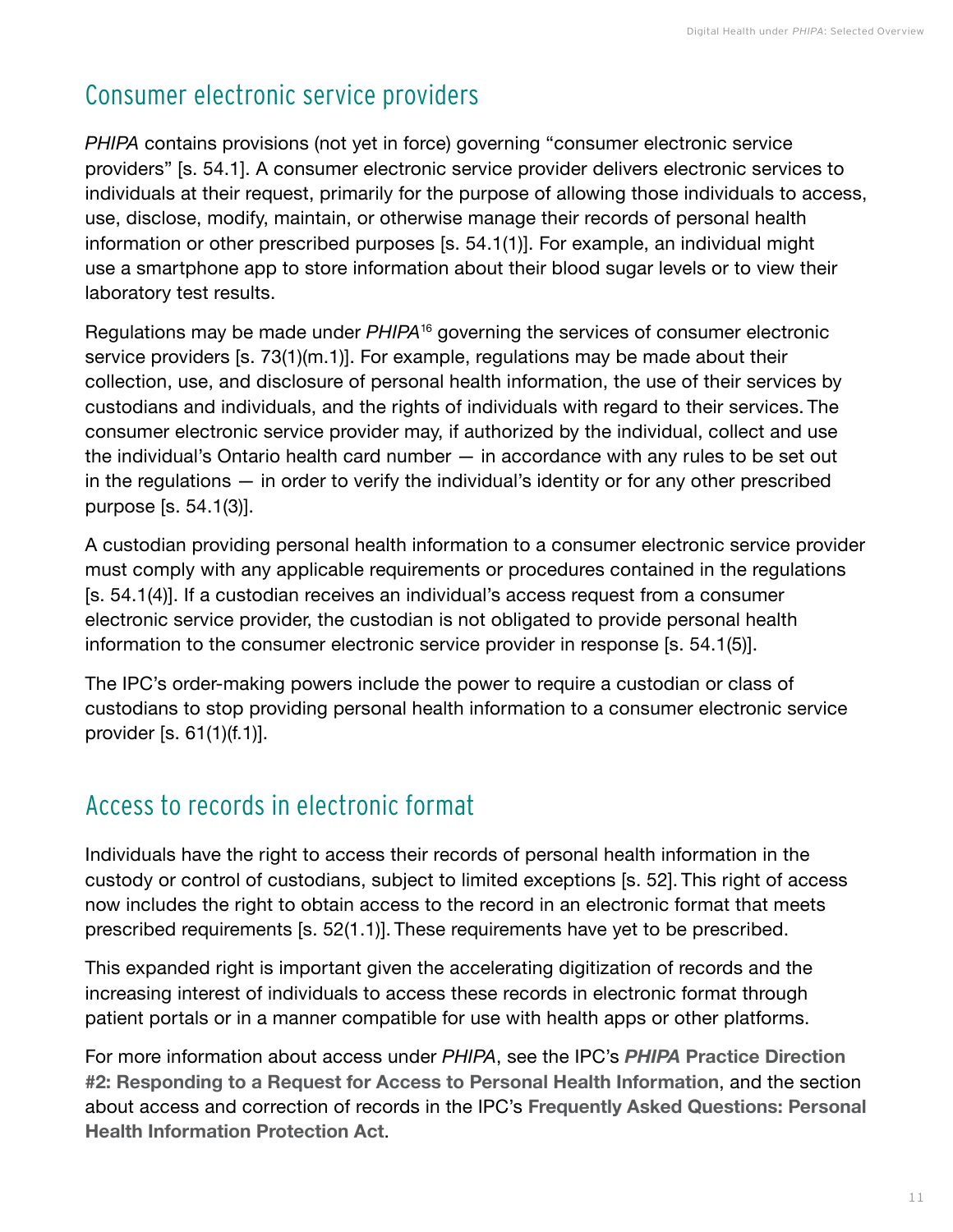## <span id="page-13-0"></span>End notes

- 1 Note that, in specific circumstances, *PHIPA* also regulates personal health information that is not in the custody or control of health information custodians.
- 2 In this guide, all section numbers are references to *PHIPA* unless noted otherwise.
- 3 If hospital B itself further contributes personal health information about the individual to the EHR, hospital B is using this information every time it views, handles, or deals with this information [s. 55.1(2)(2)].
- 4 A consent directive made on or after October 1, 2020 applies to all of the individual's personal health information that is accessible by means of the EHR, unless it is reasonably possible for Ontario Health to apply the consent directive only to the information that has been specified by the individual, in which case the consent directive applies only to that information [O. Reg. 329/04, s. 18.4(3)].
- 5 Unless the individual subsequently made a consent directive on or after October 1, 2020, in which case Ontario Health must implement the later directive [O. Reg. 329/04, s. 18.5(2)].
- 6 Part V.1 provides that if Ontario Health transmits personal health information to a custodian by means of the EHR at the custodian's request, the custodian has a duty to protect that information against privacy breaches, regardless of whether the custodian has viewed, handled, or otherwise dealt with the information [s. 55.5(6)].
- 7 The circumstances in which the IPC must be notified of an unauthorized collection in the EHR context are the same as the circumstances in which the IPC must be notified of an unauthorized use or disclosure in the non-EHR context [O. Reg. 329/04, s. 18.3(1)]. These circumstances are explained in the IPC's **[Reporting a Privacy Breach to the IPC: Guidelines for the Health](https://www.ipc.on.ca/wp-content/uploads/2019/09/2019-health-privacy-breach-notification-guidelines.pdf)  [Sector](https://www.ipc.on.ca/wp-content/uploads/2019/09/2019-health-privacy-breach-notification-guidelines.pdf)**.
- 8 The disclosing custodian that contributed the personal health information to the EHR in the first place is not required to include unauthorized disclosures by means of the EHR in its annual report to the IPC [O. Reg. 329/04, s. 6.4(3)].
- 9 To the extent that these do not reveal a trade secret or confidential scientific, technical, commercial, or labour relations information.
- 10 Or is transmitted to a custodian at the custodian's request [s. 55.3(4)(ii)].
- 11 These logs are described in *PHIPA* section 55.3, paragraph 4 (instances where personal health information in the EHR is viewed, handled, or otherwise dealt with, or is transmitted to a custodian at the custodian's request), paragraph 5 (consent directives), and paragraph 6 (consent overrides).
- 12 The prescribed persons are Cardiac Care Network of Ontario in respect of its registry of cardiac and vascular services, INSCYTE (Information System for Cytology etc.) Corporation in respect of CytoBase, Hamilton Health Sciences Corporation in respect of the Critical Care Information System, Ontario Health in respect of the Ontario Cancer Screening Registry, Children's Hospital of Eastern Ontario — Ottawa Children's Treatment Centre in respect of the Better Outcomes Registry and Network, and Ontario Institute for Cancer Research in respect of the Ontario Tumour Bank [O. Reg. 329/04, s. 13(1)].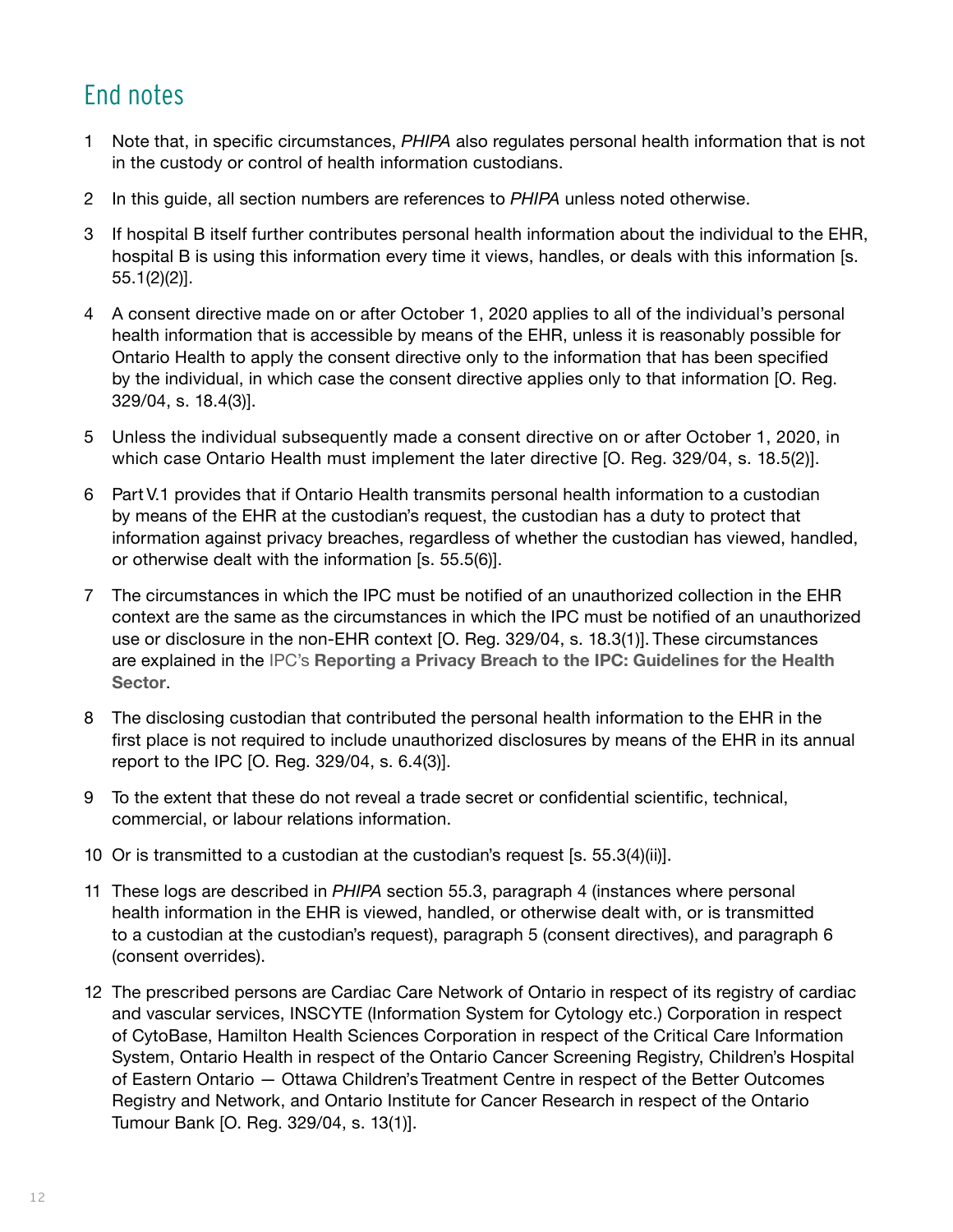- 13 The prescribed entities are Canadian Institute for Health Information, Institute for Clinical Evaluative Sciences, Pediatric Oncology Group of Ontario, and Ontario Health [O. Reg. 329/04, s. 18(1)].
- 14 Ontario Health's responsibility for establishing interoperability specifications is separate from its duties as the prescribed organization for the EHR. Interoperability specifications may apply to any digital health asset.
- 15 Ontario Health must develop a process for monitoring compliance [O. Reg. 329/04, s. 33(1)]. This monitoring may include consulting with custodians on how compliance may be achieved [O. Reg. 329/04, s. 33(4)]. Ontario Health may also request that a custodian submit a report on its compliance [O. Reg. 329/04, s. 32(1)]. Upon receipt of the report, Ontario Health must determine whether the custodian is in compliance and advise the custodian of its determination [O. Reg. 329/04, s. 32(4)].
- 16 When the relevant regulation-making authority comes into force.